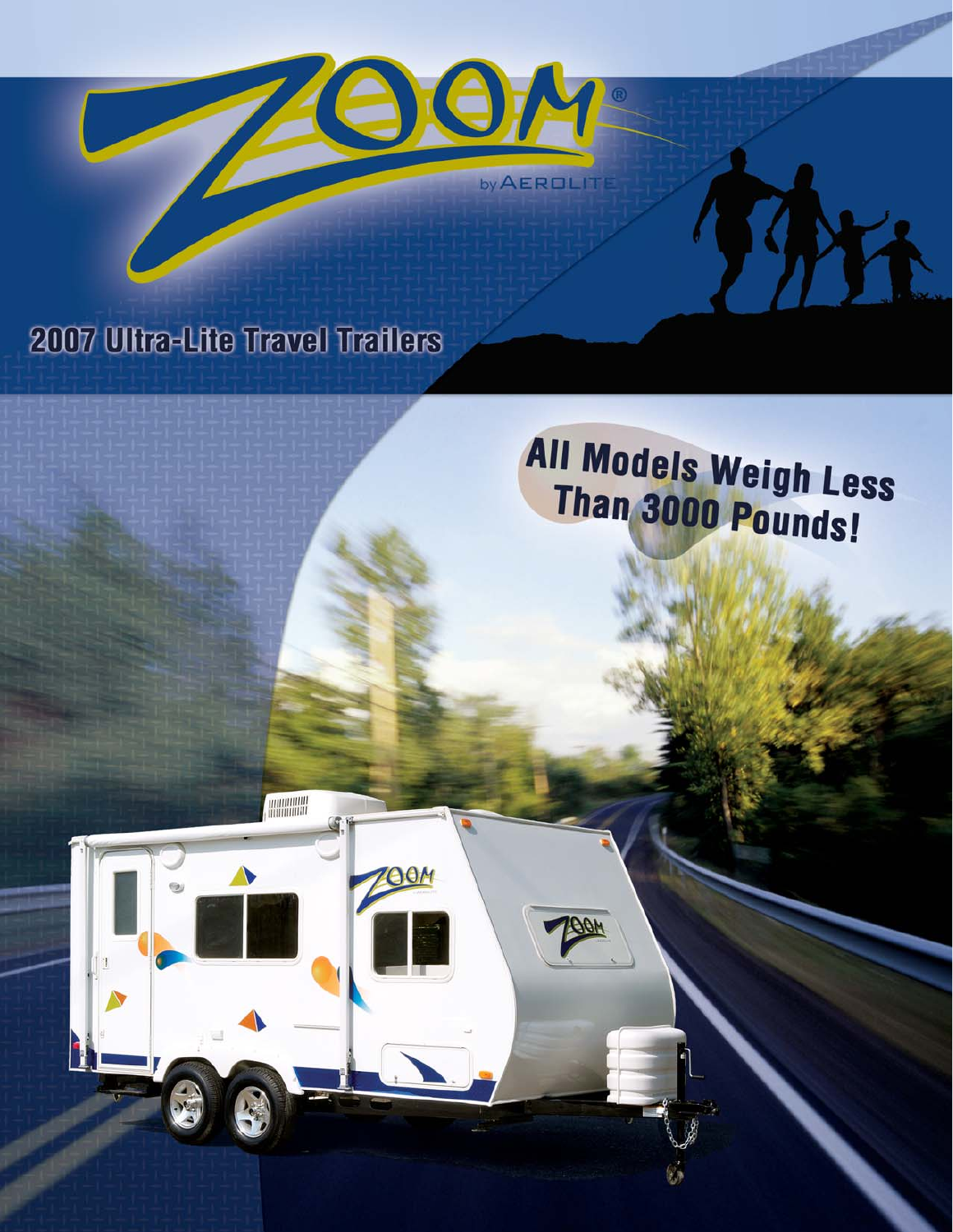

## The next generation of ultra-lite travel trailers

Under 3000 lbs., Zoom can be towed by most midsize SUV's and minivans. The aerodynamic design and 7' wide body reduces wind drag to increase fuel economy.

Zoom may be light in weight, but it's not on features and value. All floorplans feature multiple sleeping locations and a full bathroom. Plus, Zoom features all the appliances found in larger RV's including a 2-burner cooktop, refrigerator, microwave, AM/FM/CD stereo, furnace and water heater.

## Zoom **- The smart choice!**

## Premium Interior Design

Zoom features designer décors with luxurious fabrics, hardwood cabinet doors and residential vinyl flooring. Plus, storage is not compromised in Zoom. All models feature wardrobes, overhead cabinets and a spacious exterior compartment.



718FD Pictured above and below



## Comfortable and Spacious Sleeping Areas

Zoom's multiple sleeping locations are designed to be spacious and comfortable. The dinette folds into a bed and all models include a folding overhead bunk. Zoom's floorplans sleep up to 5 people. Choose the model that's right for your family!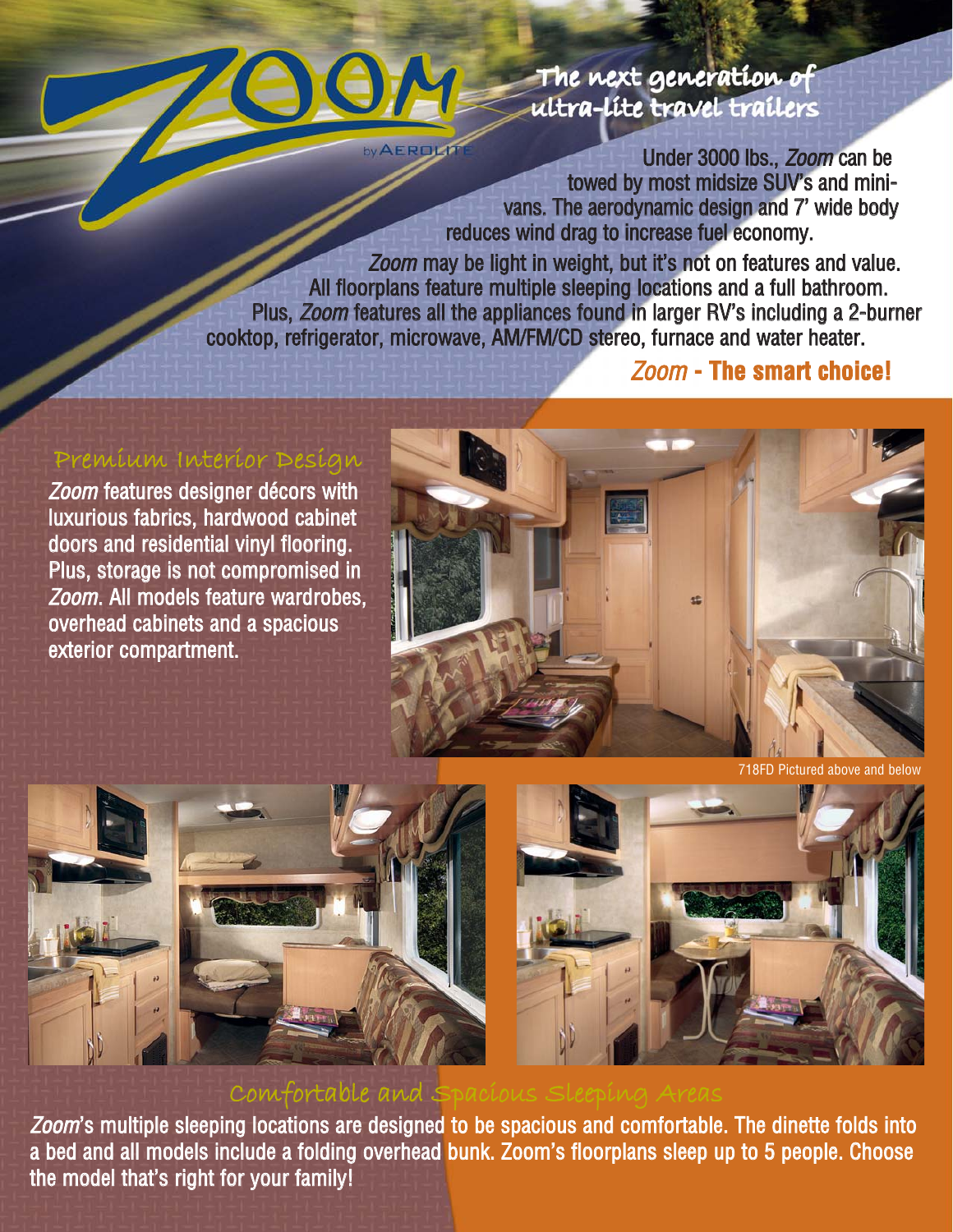## FLOORPLANS & SPECIFICATIONS

| Axle Weight                    | 2188       | Exterior Height with A/C    | 9'6''  |
|--------------------------------|------------|-----------------------------|--------|
| Dry Hitch Weight               | 219        | <b>Exterior Width</b>       |        |
| <b>Unloaded Vehicle Weight</b> | 2407       | <b>Fresh Water Capacity</b> | 27     |
| <b>GVWR</b>                    | 3450       | <b>Gray Water Capacity</b>  | 36     |
| Net Cargo Capacity             | 1043       | <b>Black Water Capacity</b> | 22     |
| <b>Exterior Length</b>         | $14'$ 9"   | <b>Furnace Size (BTUs)</b>  | 16,000 |
| <b>Tire Size</b>               | 205/75D14C |                             |        |



| Axle Weight                    | <b>NA</b>  | Exterior Height with A/C    | 9'6''  |
|--------------------------------|------------|-----------------------------|--------|
| Dry Hitch Weight               | <b>NA</b>  | <b>Exterior Width</b>       |        |
| <b>Unloaded Vehicle Weight</b> | <b>NA</b>  | <b>Fresh Water Capacity</b> | 27     |
| <b>GVWR</b>                    | <b>NA</b>  | <b>Gray Water Capacity</b>  | 36     |
| Net Cargo Capacity             | <b>NA</b>  | <b>Black Water Capacity</b> | 22     |
| <b>Exterior Length</b>         | 16'9''     | Furnace Size (BTUs)         | 16,000 |
| <b>Tire Size</b>               | 205/75D14C |                             |        |



| Axle Weight                    | 2729       | Exterior Height with A/C    | 9'6''  |
|--------------------------------|------------|-----------------------------|--------|
| Dry Hitch Weight               | 247        | <b>Exterior Width</b>       |        |
| <b>Unloaded Vehicle Weight</b> | 2976       | <b>Fresh Water Capacity</b> | 27     |
| <b>GVWR</b>                    | 4840       | <b>Gray Water Capacity</b>  | 36     |
| Net Cargo Capacity             | 1864       | <b>Black Water Capacity</b> | 22     |
| <b>Exterior Length</b>         | $18'$ 7.5" | Furnace Size (BTUs)         | 16,000 |
| <b>Tire Size</b>               | 205/75D14C |                             |        |

| SHOWER<br>---<br><b>TV/WARD</b> | <b>REFER</b> | $\circ$<br>$\circ$<br><b>SOFA BED</b> | <b>DINETTE</b> | FOLDING<br>BED<br>OVERHEAD<br>BUNK | ಄ |
|---------------------------------|--------------|---------------------------------------|----------------|------------------------------------|---|
| <b>LINEN</b>                    |              | OHC                                   |                |                                    |   |
|                                 |              |                                       |                |                                    |   |

**718FD**

| Axle Weight                    | 2758       | Exterior Height with A/C    | 9'6''  |
|--------------------------------|------------|-----------------------------|--------|
| Dry Hitch Weight               | 216        | <b>Exterior Width</b>       | 7'     |
| <b>Unloaded Vehicle Weight</b> | 2974       | <b>Fresh Water Capacity</b> | 27     |
| <b>GVWR</b>                    | 4840       | <b>Gray Water Capacity</b>  | 36     |
| Net Cargo Capacity             | 1866       | <b>Black Water Capacity</b> | 22     |
| <b>Exterior Length</b>         | 18'7.5"    | <b>Furnace Size (BTUs)</b>  | 16,000 |
| <b>Tire Size</b>               | 205/75D14C |                             |        |





Easy-to-Tow and Easy on Your Fuel Bill!

Vehicle Loading – Every effort has been made to provide the greatest number of options for the recreation vehicle owner. Along with these choices comes the responsibility<br>to manage the loads that are imposed by the choices for complete loading, weighing and towing instructions.